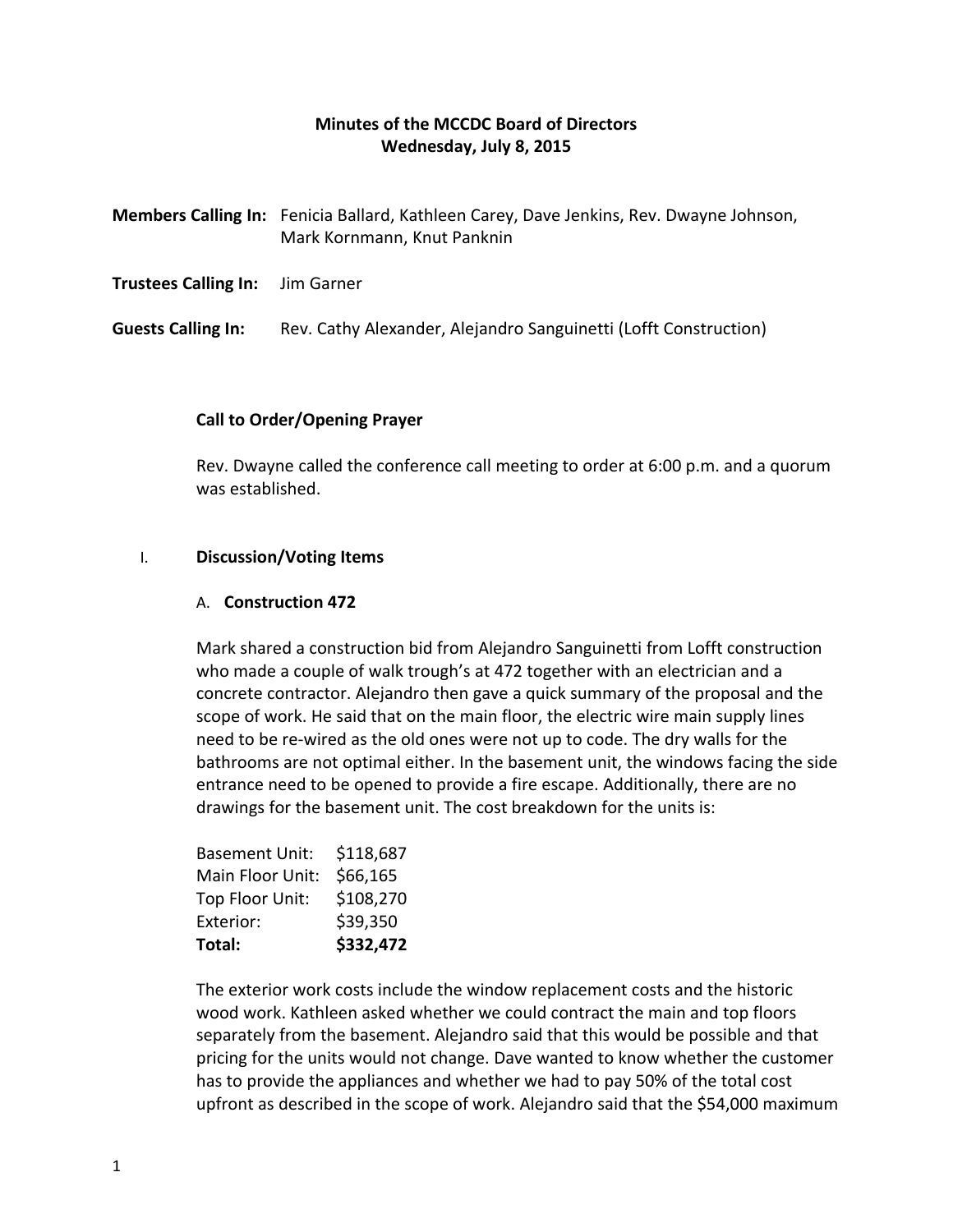material allowance would include appliance costs unless the customer picks more expensive appliances that exceed the allowance. The payments would be negotiable but there are a lot of upfront costs for the contractor (material etc.). Alejandro also confirmed that DCRA would be inspecting the building.

After Alejandro had left the call, Mark expressed his disappointment in the proposal. Lofft went over the budget we gave them and the pricing is not competitive. He also said that he had conversations with Antoinette Pinkney and that she had expressed her surprise that we would not let her finish the building. Mark had asked her to return the drawings, that we need to know what inspections had been done and what she had purchased in terms of supplies. We could also ask DCRA for a copy of the inspections that had been done. For the window replacement, we got an extension until September 1st.

Kathleen said that we would need to come up with a new contractor and that we cannot do all three floors based on the Lofft proposal. Mark said that the top three construction firms from Angie's list were contacted and that Lofft is the only available bid for now. Another contractor (Wall to Wall Construction, Inc.) came to the church but did not wait for someone to do the walk through with them. Mark will send an email to DCRA and let them know that we let Pinkney Services/PS go and ask whether they had a list of DC licensed contractors. He will also ask what address DCRA has on file for PS.

Fenicia suggested to have Dennis Cruz do the window replacement until we find a new contractor. Kathleen cautioned that a piecemeal approach would be more costly but that getting the stop work order off the window would be good.

Dwayne said he would call the church's architect, Suzane Reatig, whether she can recommend any construction firms.

Mark asked about the taxes for 472 subdivision due in September. He understands that when you file for a subdivision plat you need to pay taxes in advance. Kathleen said that we might have to put off the basement renovation due to costs and that subdivision recording might not be as urgent now. Mark worried that the framed basement unit might give inspectors a wrong impression if we are not trying to get a permit for 3 units.

Rev. Dwayne said that he will have a meeting Thursday morning with MCC's Director of Operations to talk about MCCDC's tithing to the denomination. He and Rev. Cathy are also working on a letter for the congregation with the theme "We've come this far by faith" to inform the church about the financial situation (e.g. additional income from Unity Fellowship etc.). The plan would be to send an eBlast by Saturday and have a forum on Sunday. Rev. Cathy said that we have a revised spending plan which reflects what the original budget did not account for.